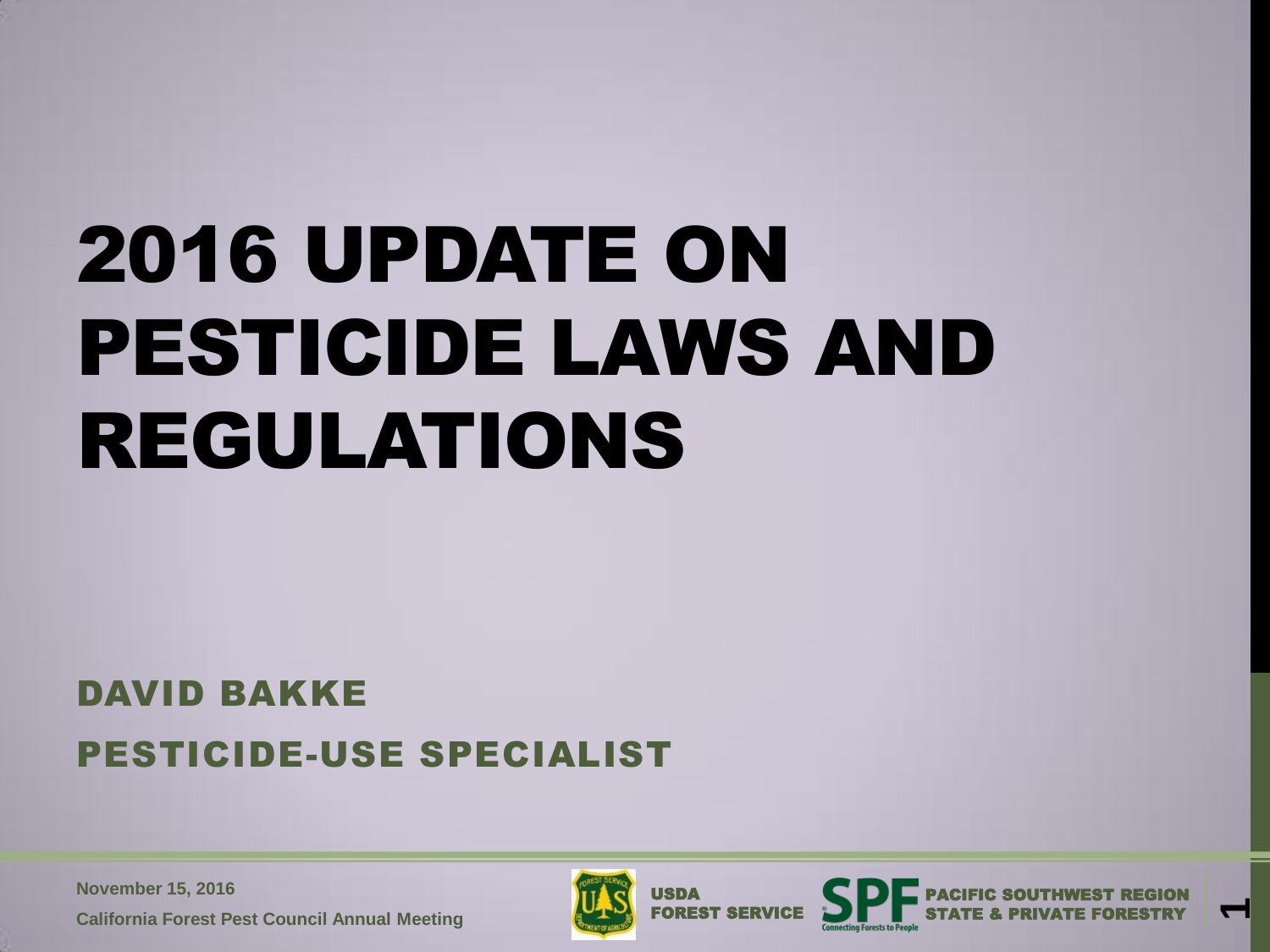## TOPICS

- **Update on Worker Protection Standards at both Federal and State Levels**
- **New state proposal for regulations protecting schools**
- **Other quick items**
	- Glyphosate update
	- Sulfonylurea Herbicides US EPA Registration Review





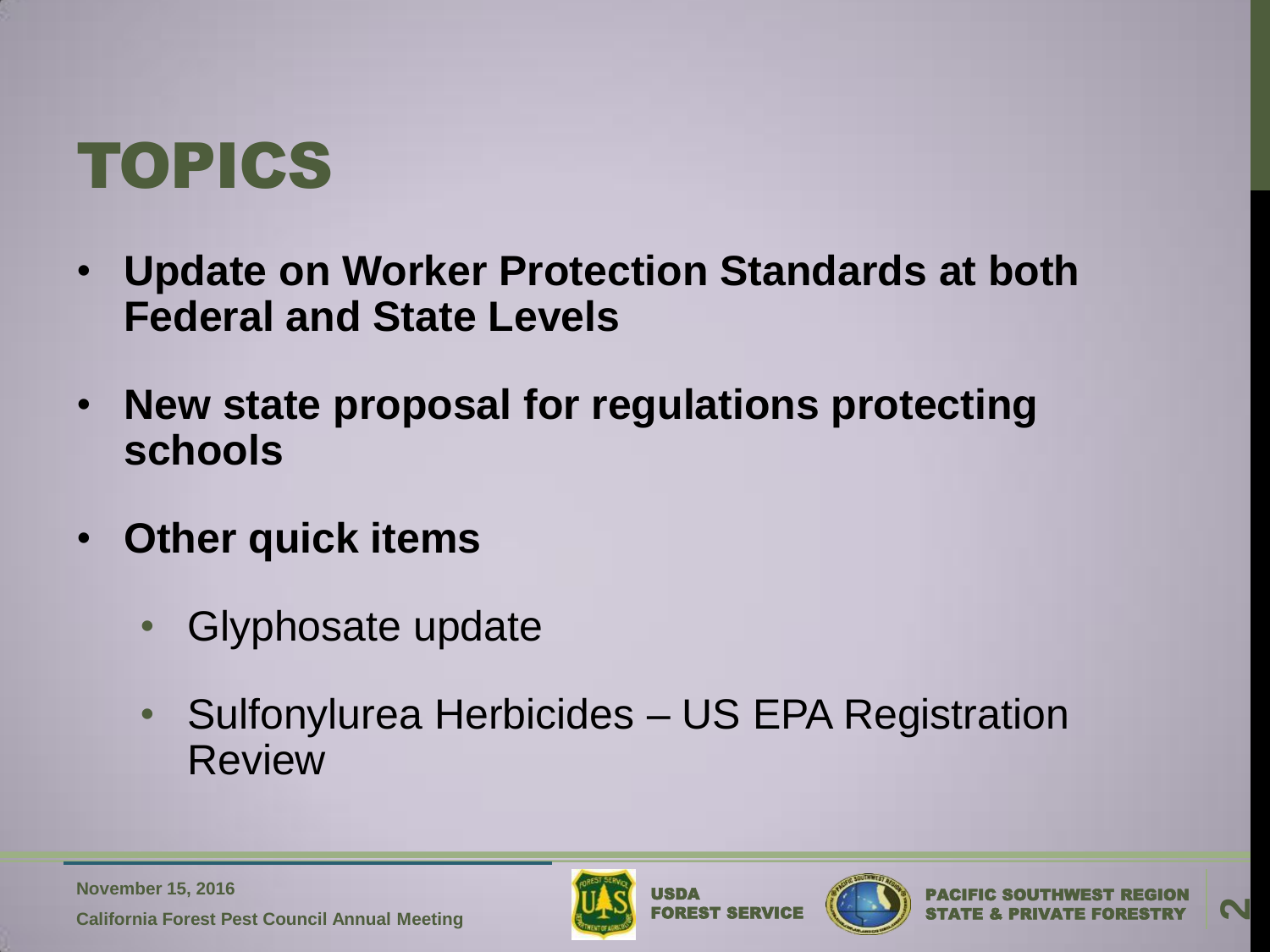## U.S. EPA WORKER PROTECTION STANDARDS

- **Existing rules still in effect through 2016**
- **Most of new requirements are effective January 2, 2017**
	- California regulations to conform with WPS are also effective January 2, 2017
- **A few Federal items not in effect until January 1, 2018**
	- New training content (EPA by June 2017)
	- New safety info to display
	- Suspend applications if anyone is in AEZ



USDA

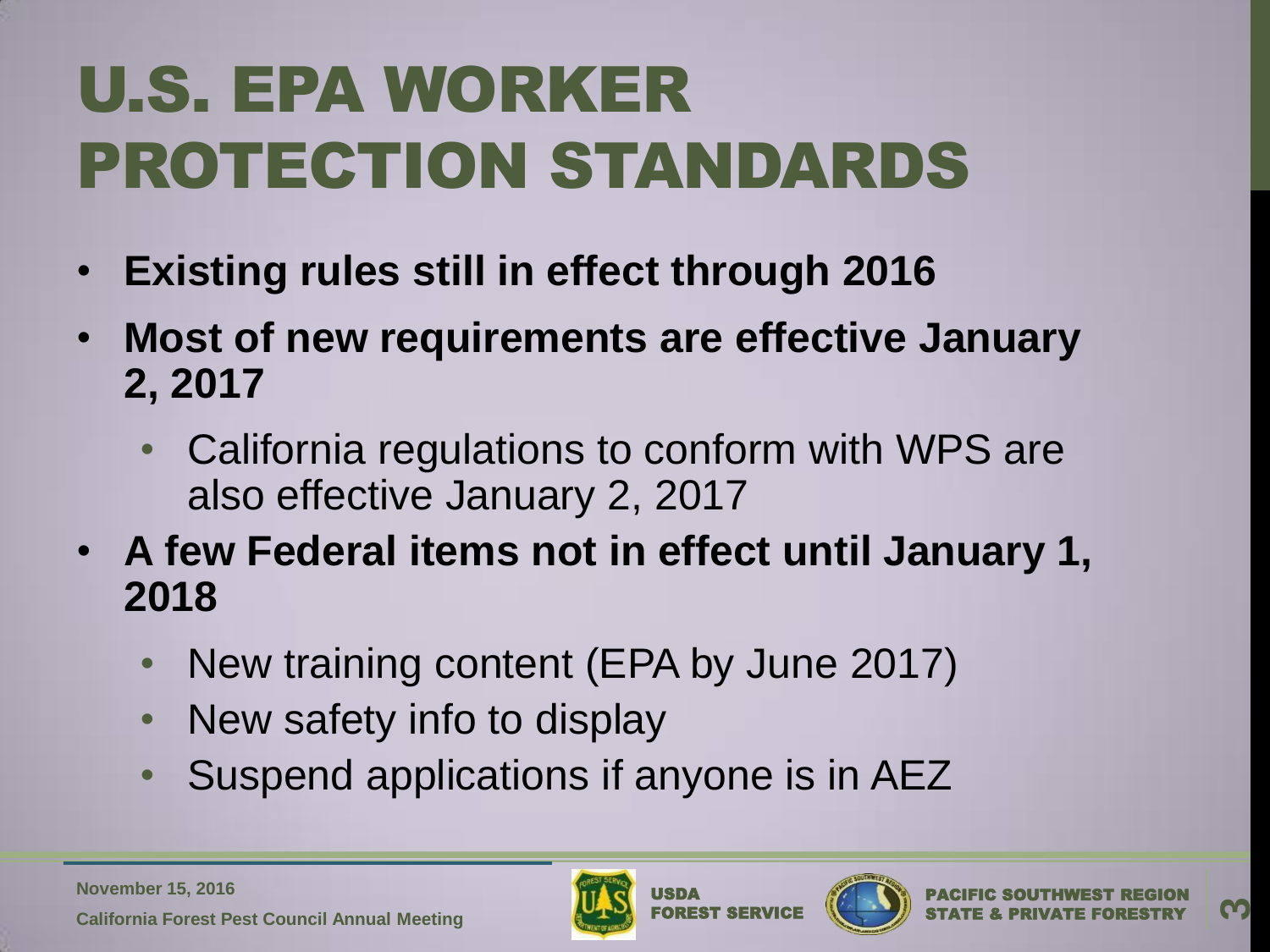# RESOURCES FOR WPS

### **From US EPA:**

**https://www.epa.gov/pesticideworker-safety**

**Look for: "How to Comply Manual"**

#### **Handout of 'Quick Reference Guide'**



How to Comply With the 2015 Revised **Worker Protection Standard For Agricultural Pesticides** 

**What Owners and Employers Need To Know** 



**November 15, 2016 California Forest Pest Council Annual Meeting**



USDA FOREST SERVICE



PACIFIC SOUTHWEST REGION STATE & PRIVATE FORESTRY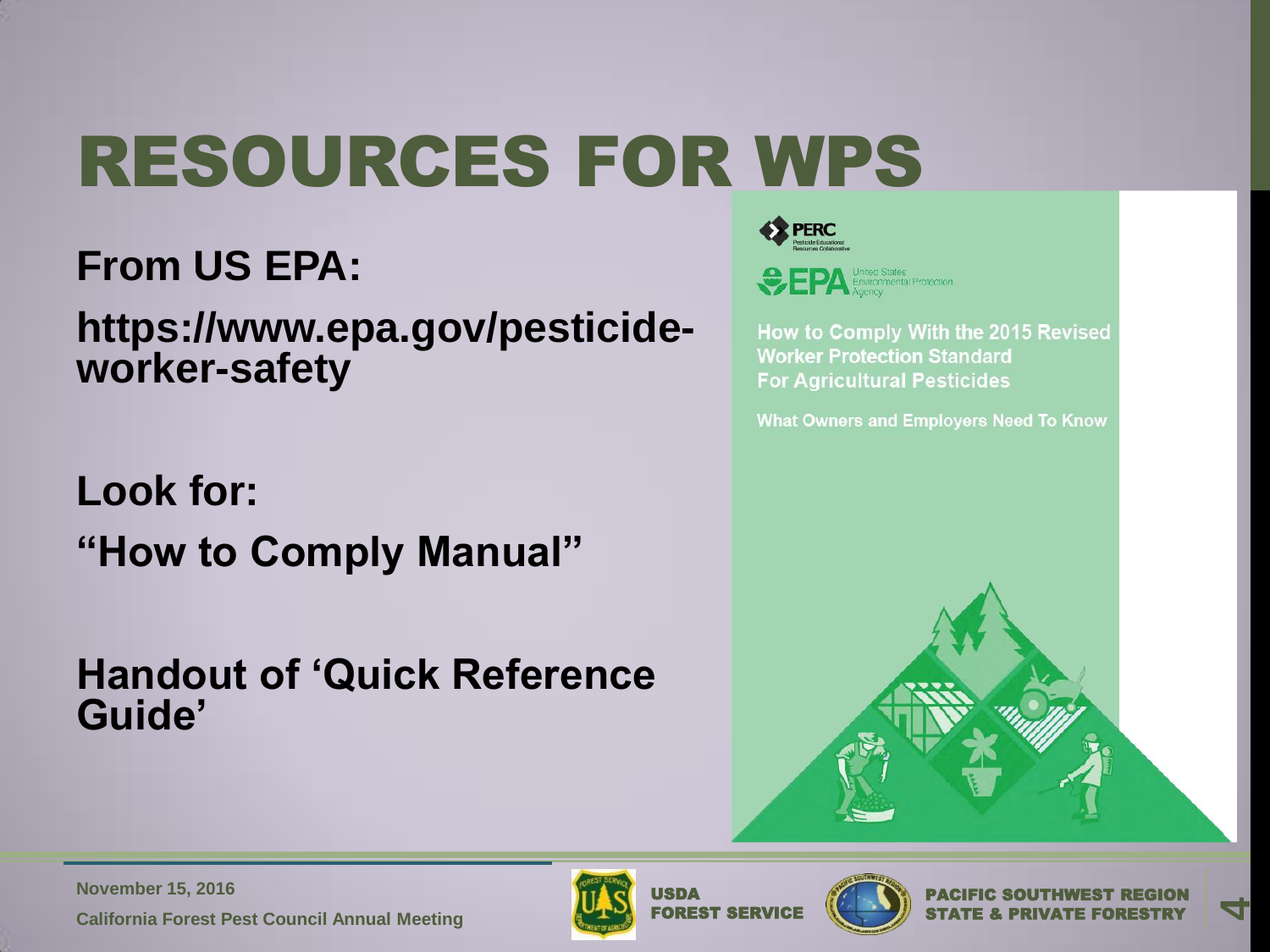# DPR CONFORMING REGS

### **Not a Complete Listing of Changes:**

### **6723 – Hazard Communication for Pesticide Handlers**

- PSIS A-8 must be posted at central location and at any permanent decon locations or any decon locations serving 11 or more handlers
- Any changes to medical treatment location requires new A-8 within 24 hours

#### **6723.1 – Application Specific Information for Handlers** and **6761.1 – Application specific Information for Workers**

- Adds crop or site treated; SDS; start and end date and time
- Keep application information for 2 years



USDA



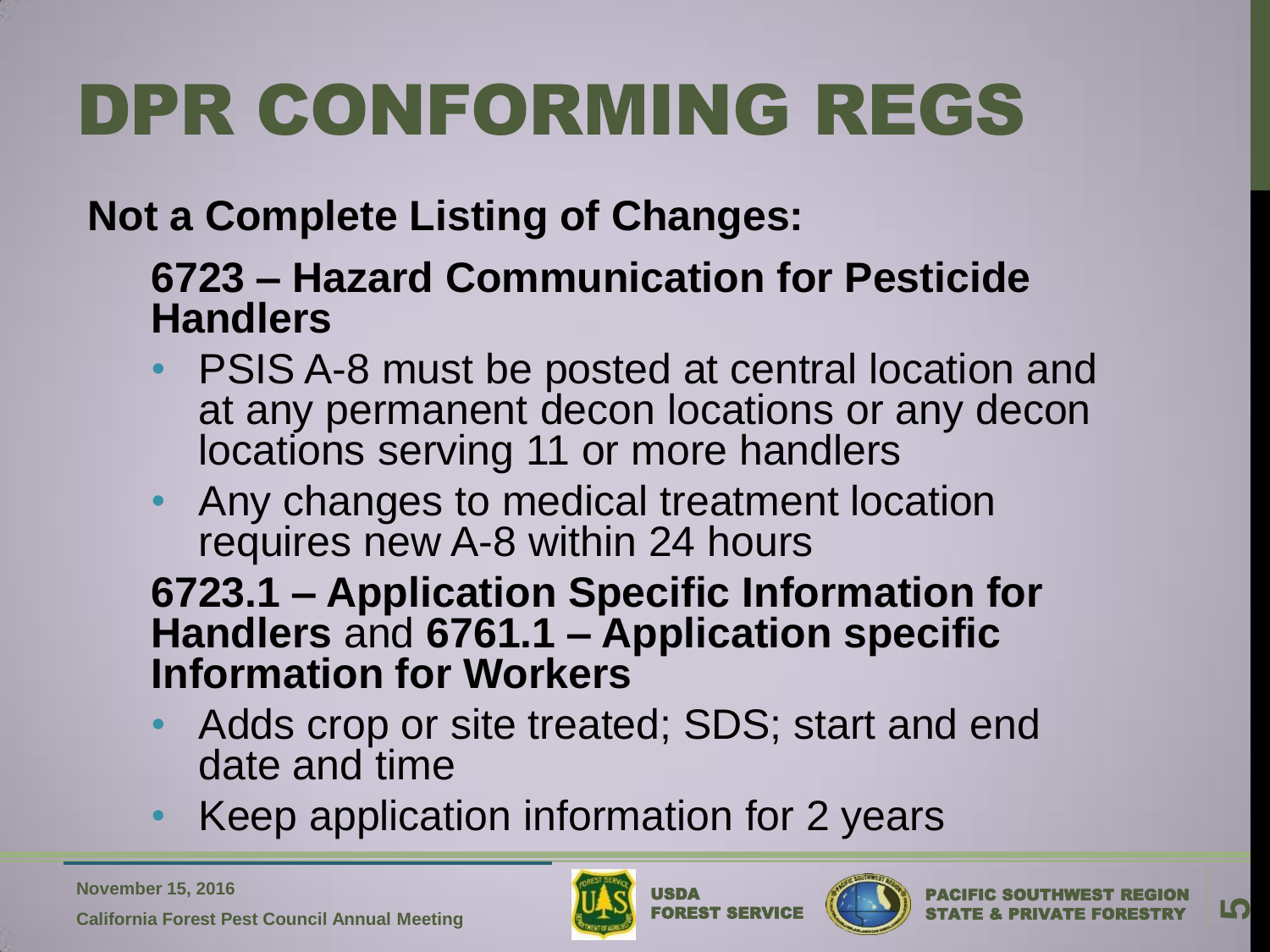# DPR CONFORMING REGS

### **6761 – Hazard Communication for Workers**

• PSIS A-9 must be posted at central location and at any permanent decon locations or any decon locations serving 11 or more handlers

### **6762 – Field Work**

• Includes AEZ Requirements (100, 25, 0 feet)

### **6764 – Fieldworker Training**

Changes from 5 years to every year



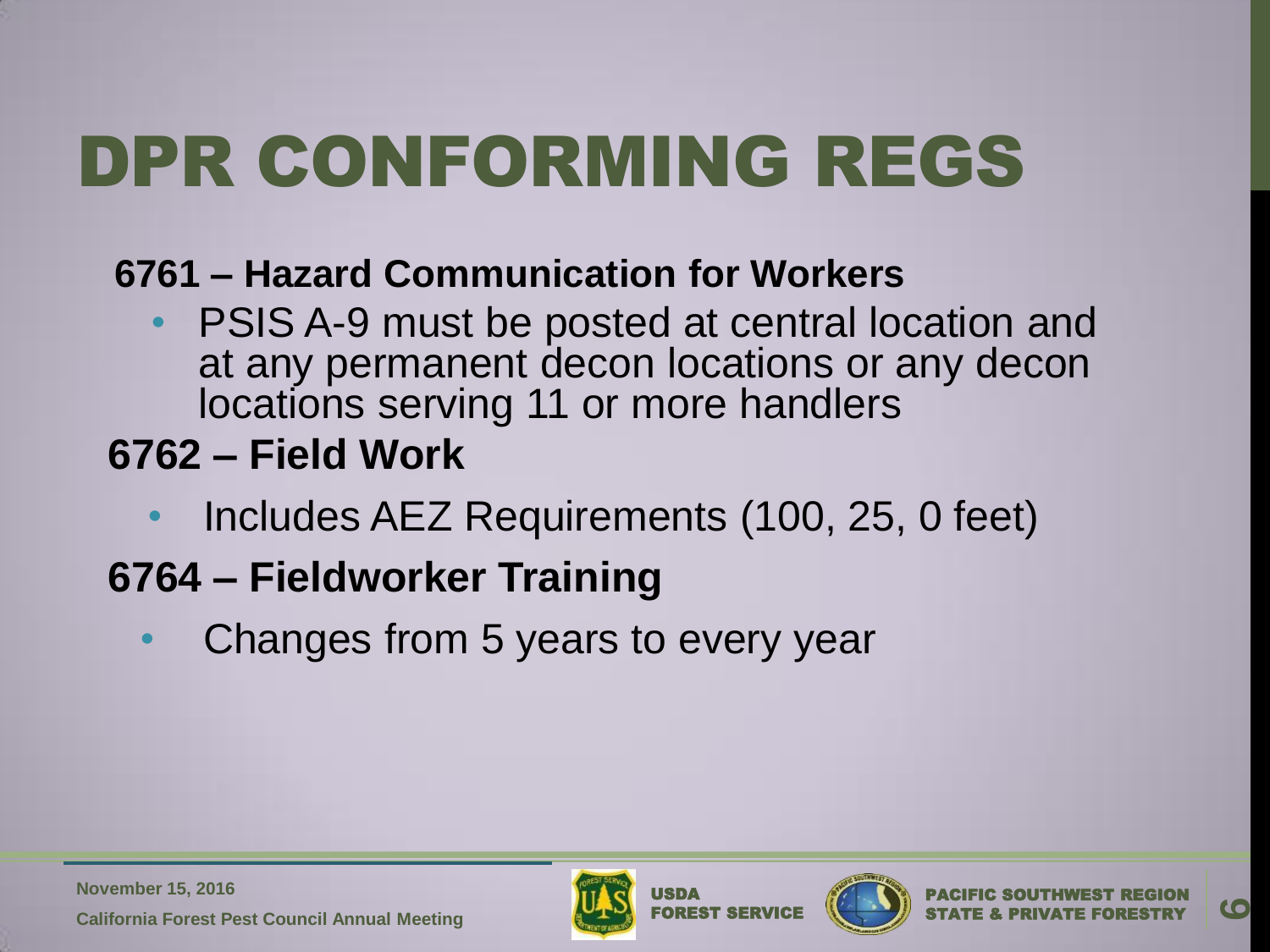# DPR CONFORMING REGS

#### **6734 – Handler Decontamination Facilities**

- 3 gallons water/handler at beginning of shift
- Mixing/loading site with 6 gallons water for eye washing
- Can't use hand sanitizers or moist towlettes in lieu of soap and single use towels
- Employees are notified of decon location before handling pesticides

### **6768 – Fieldworker Decontamination Facilities**

- 3 gallon water/fieldworker at beginning of shift if working within REI; otherwise 1 gallon if within 30 days of an app with an REI
- Can't use hand sanitizers or moist towlettes in lieu of soap and single use towels



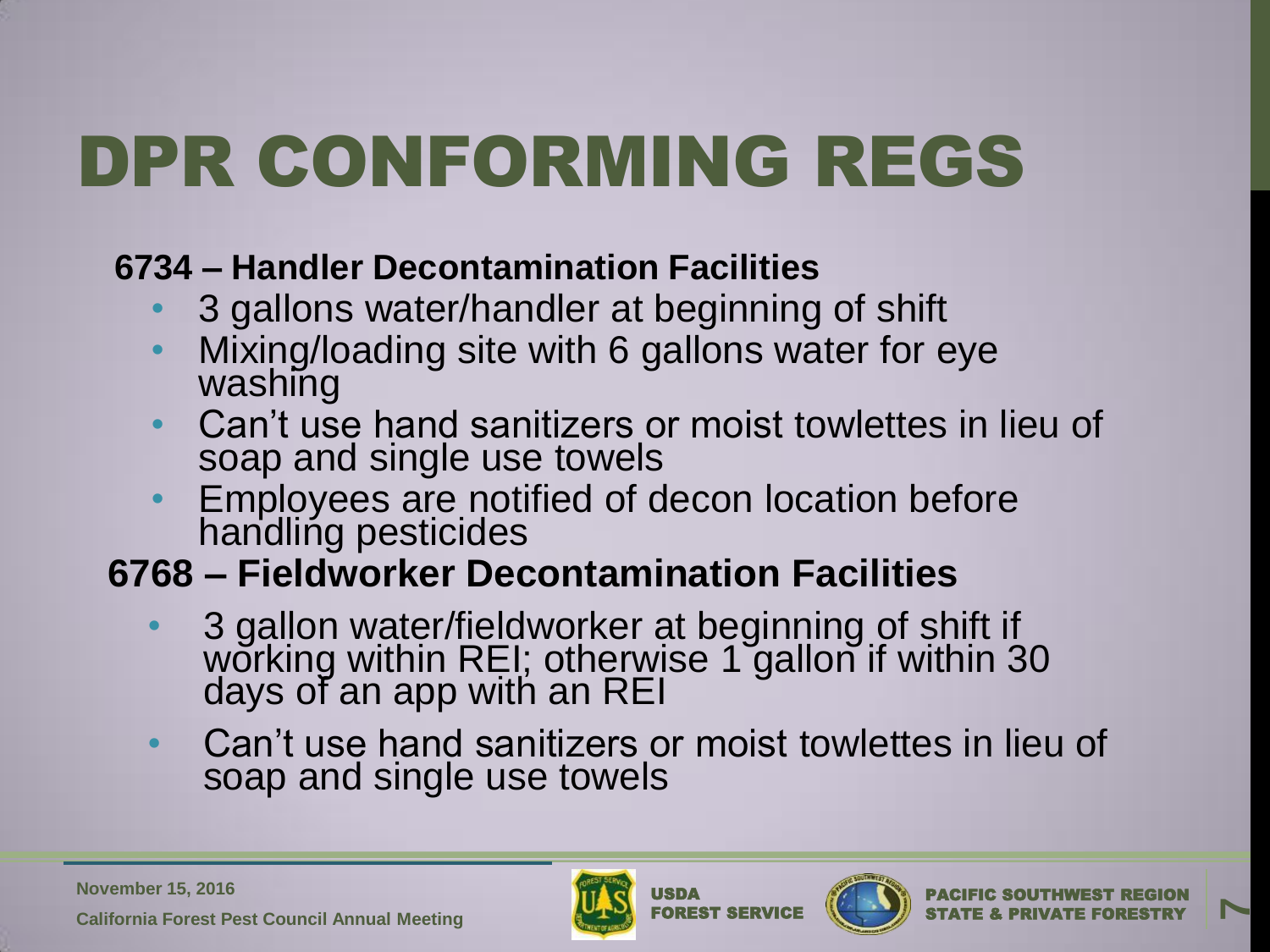

**November 15, 2016 California Forest Pest Council Annual Meeting**



USDA FOREST SERVICE



PACIFIC SOUTHWEST REGION STATE & PRIVATE FORESTRY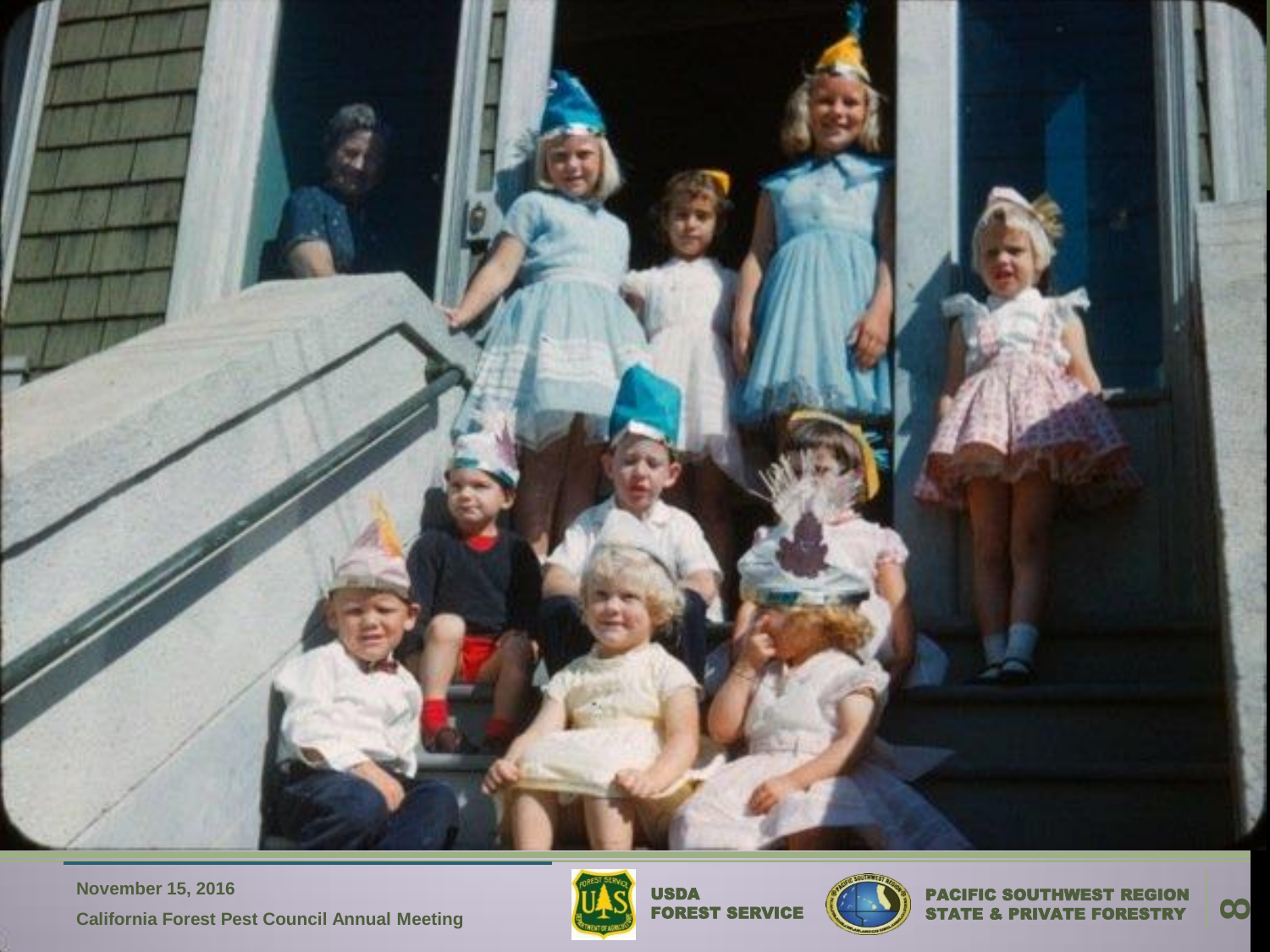### PROPOSED DPR REGS ON APPLICATIONS NEAR SCHOOLS

- **Comments being accepted through December 9th**
- **Restrictions on certain pesticide applications near public schools and child day-care facilities**
- **Restrictions Monday – Friday from 0600-1800 hours**
- **¼ mile if using helicopter; 25 feet when using a ground rig sprayer; 0 feet when using backpack sprayer**



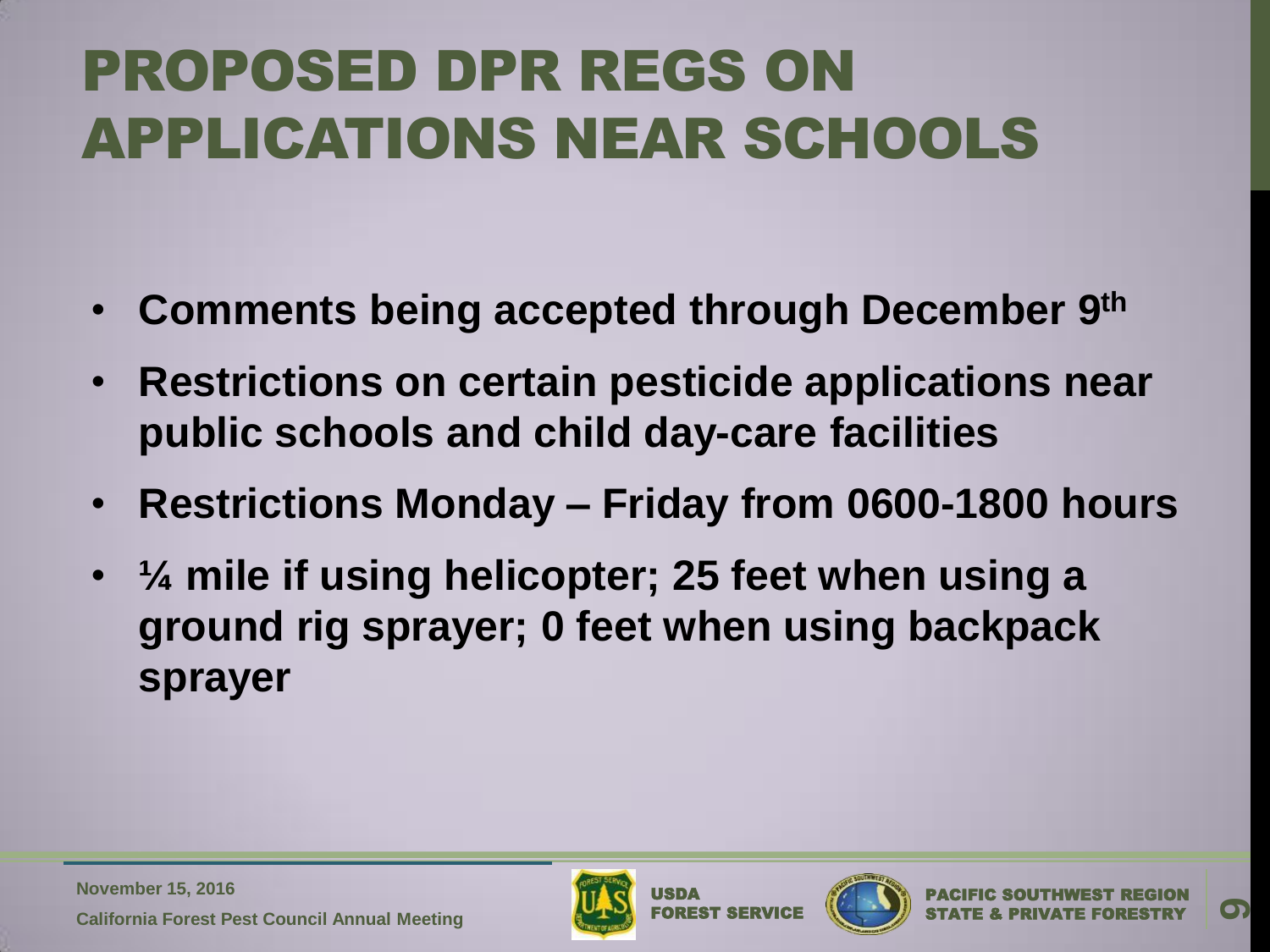### PROPOSED DPR REGS ON APPLICATIONS NEAR SCHOOLS

- **Annual notifications of all applications within ¼ mile of school or day care facility, by April 30 for period of July 1 to June 30**
- **Application-specific notification at least 48 hours before**
- **Copies to county ag commissioner**
- **Annual cost estimated at \$4.5 million for growers in time and lost production**



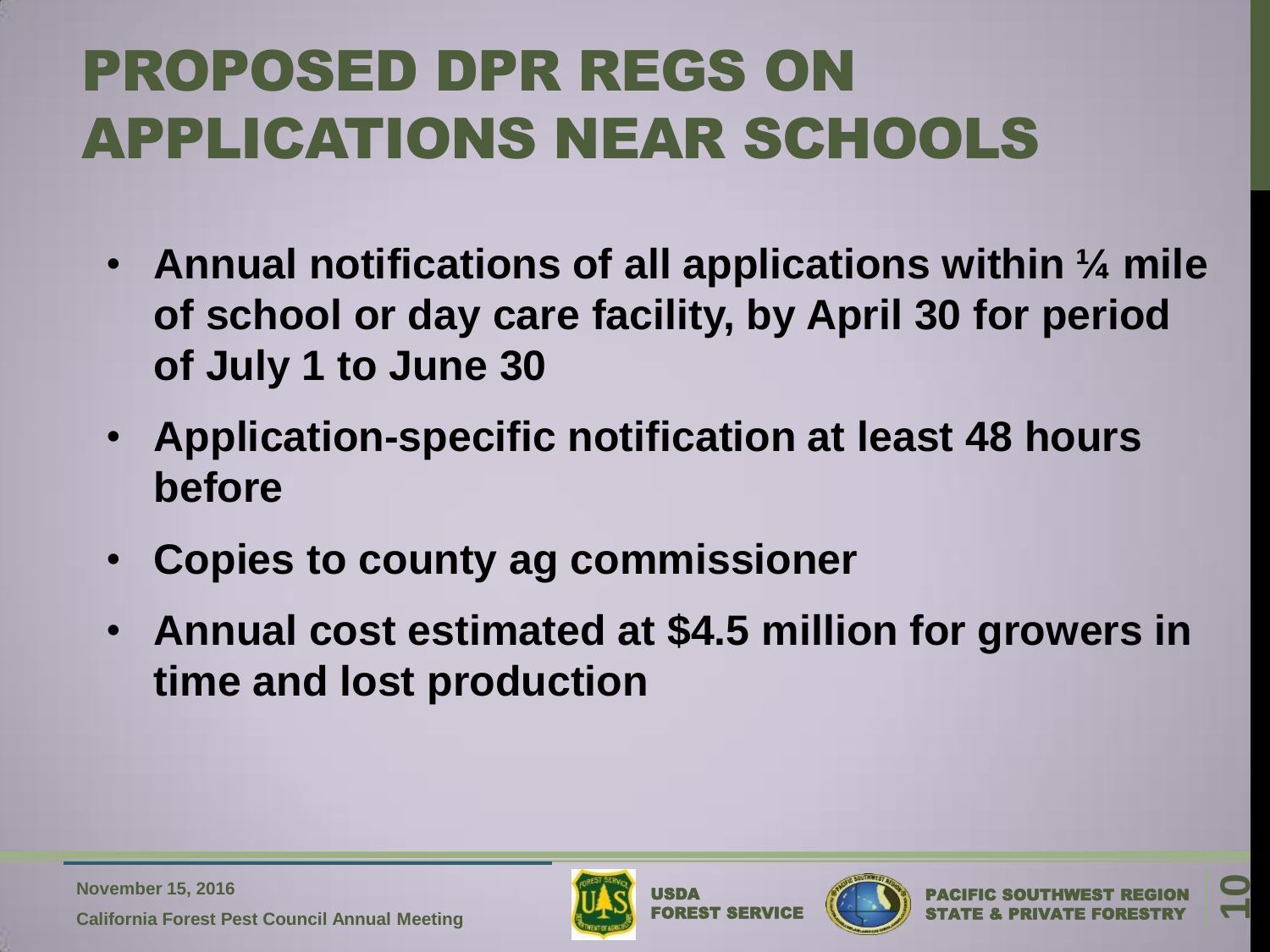## GLYPHOSATE UPDATE



**US EPA Scientific Advisory Panel to review glyphosate's carcinogenic potential – Meeting scheduled for December 13-16, 2016**

**FDA testing foods for glyphosate (honey, oatmeal) Prop 65 – not yet listed, Monsanto lawsuit against state**



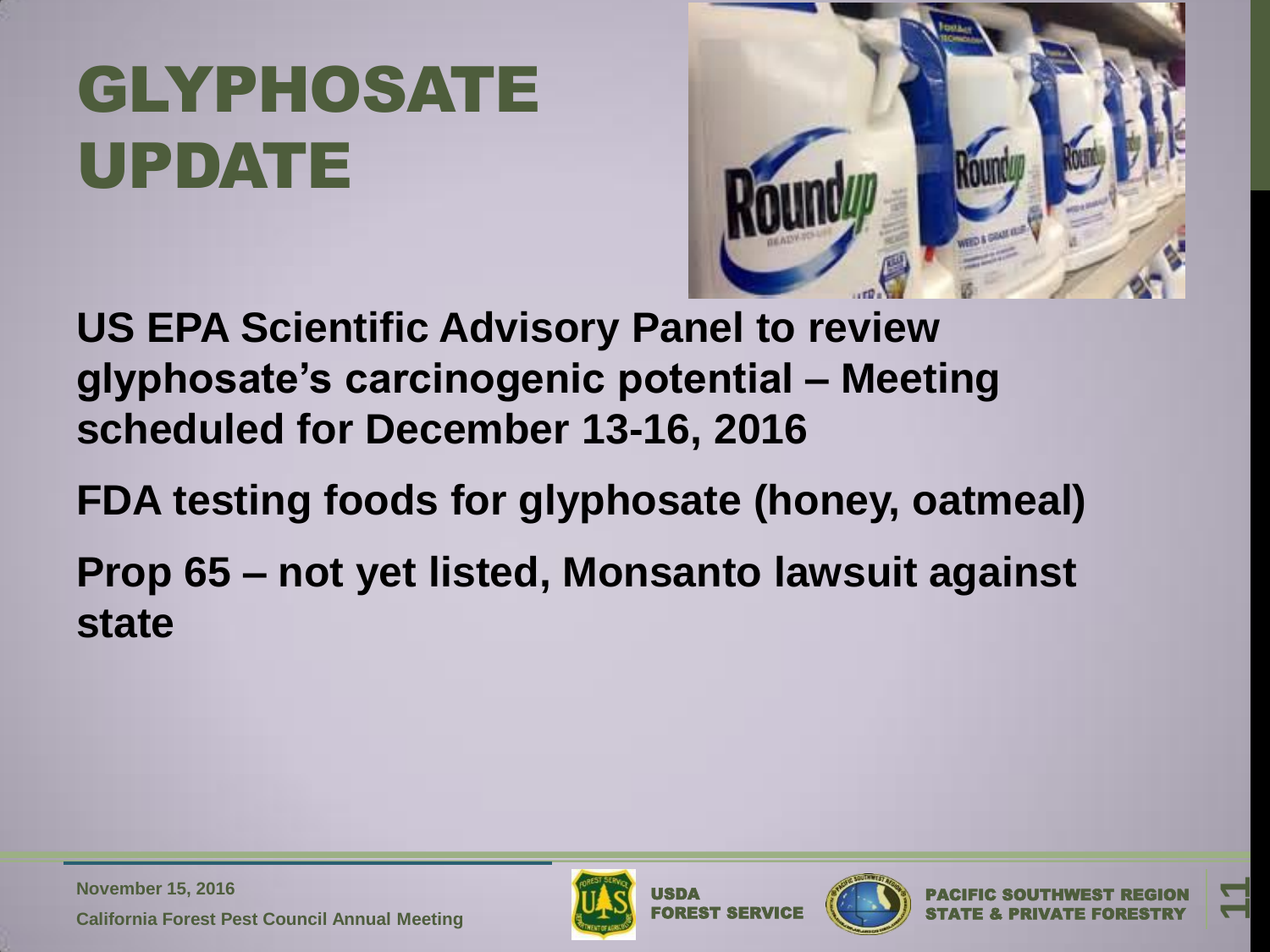## SULFONYLUREA HERBICIDES

e.g., chlorsulfuron (Telar); metsulfuron methyl (Escort); rimsulfuron (Matrix); sulfometuron methyl (Oust)

**US EPA issued** *Proposed Interim Registration Review Decision for 22 Sulfonylurea Herbicides* **– comments closed November 14**

**EPA concern about drift, non-target plant effects**

**EPA proposing label changes, including use of**  *Extremely Coarse* **droplet sizes**

**USDA concern about effectiveness and setting a precedent that may impact efficacy**



USDA



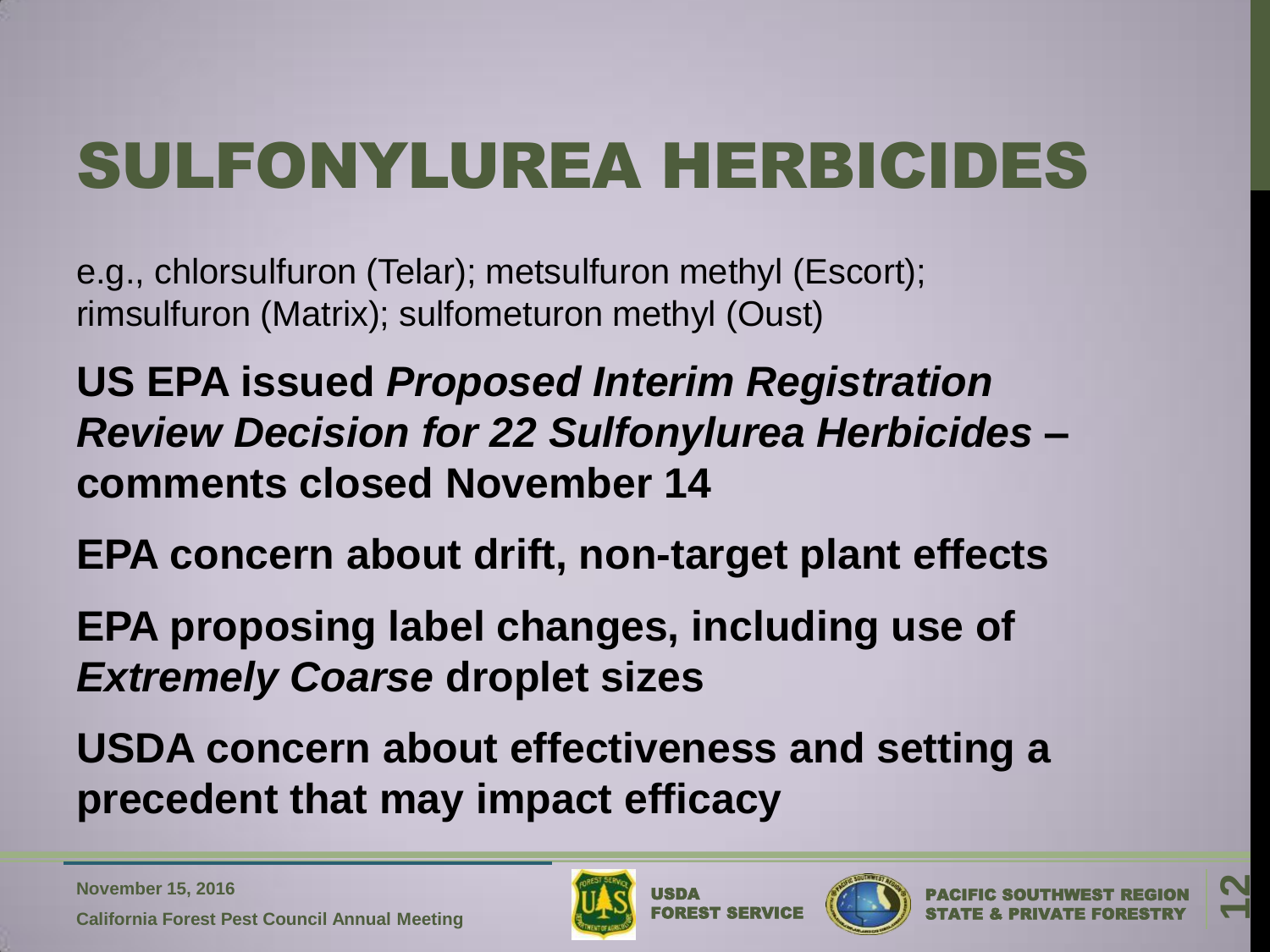

### QUESTIONS?

**David Bakke, dbakke@fs.fed.us, 707-562-8916**

**November 15, 2016 California Forest Pest Council Annual Meeting**



USDA FOREST SERVICE



PACIFIC SOUTHWEST REGION STATE & PRIVATE FORESTRY

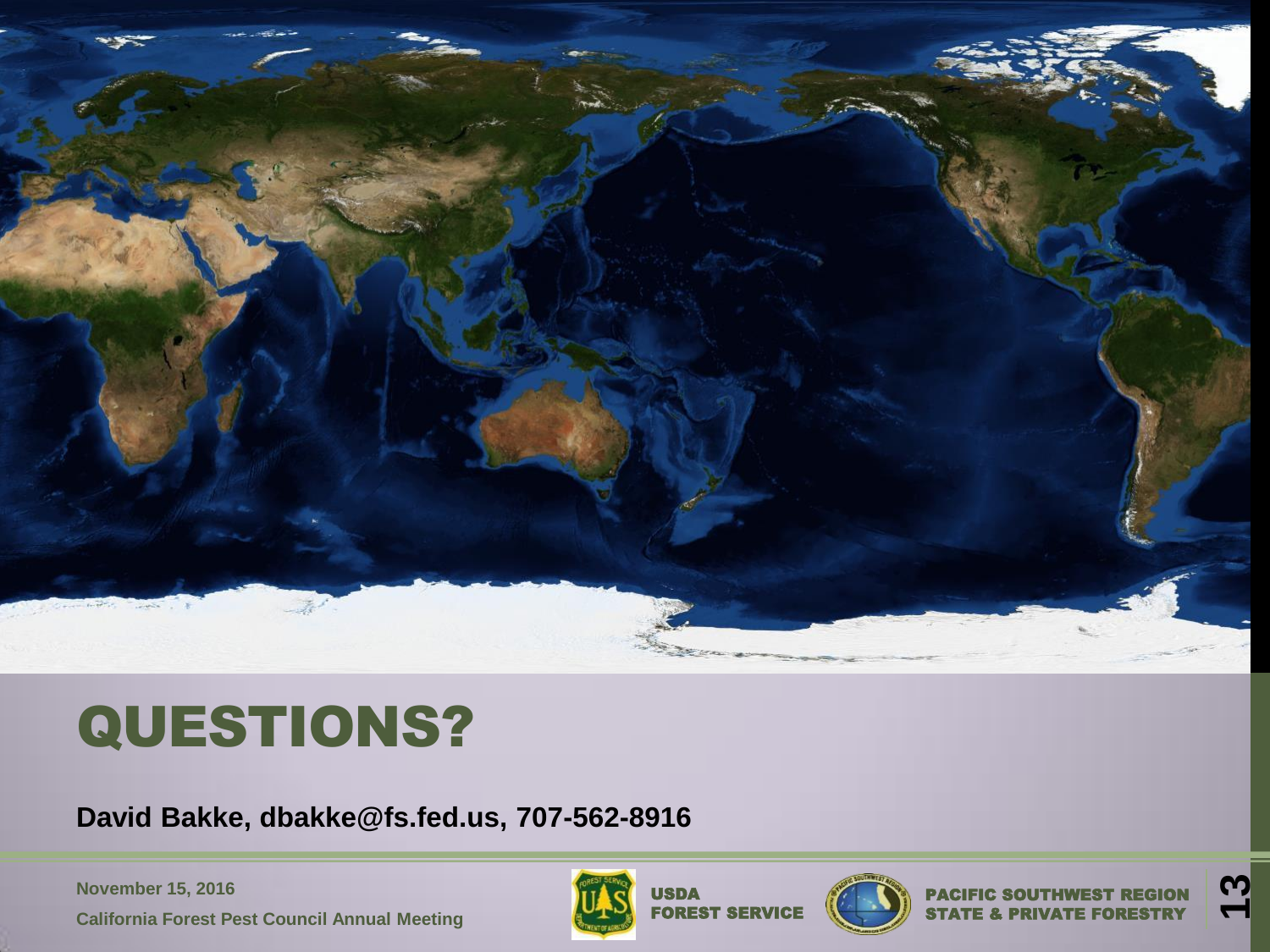## QUIZ TIME – WILL THE WINNERS LOSE?

#### **Set-Up:**

- **Your row of tables comprises a team**
- **Your opponents are the tables in front or behind (figure it out) – try to have somewhat equal numbers**
- **Each team starts with 100 points**
- **Each set of tables has two proctors: one with a set of 10 test questions and answers; one with a set of shuffled "scoring" cards (be warned – some cards are positive, some are negative, some are neutral)**